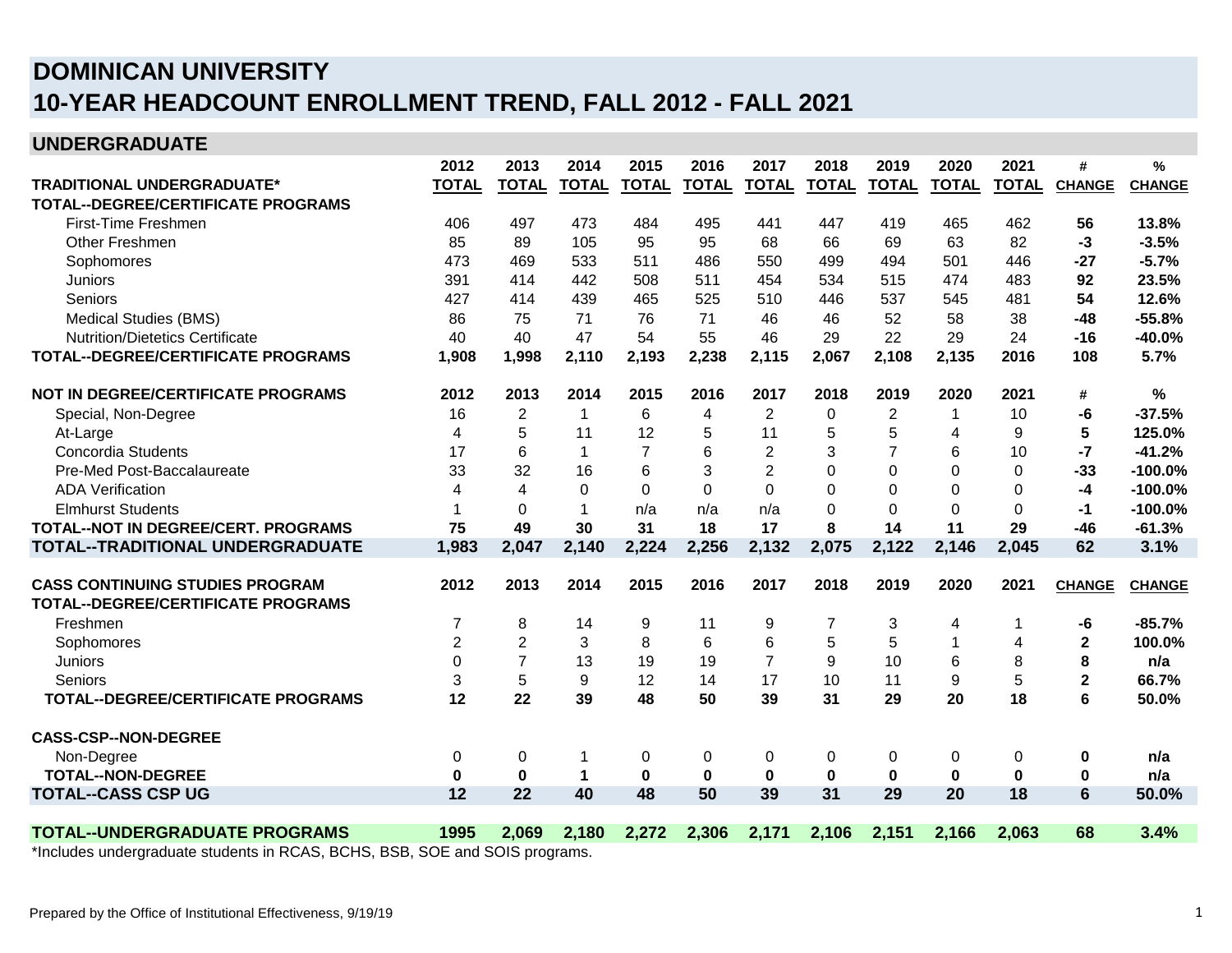| <b>GRADUATE LEVEL</b>                                                         |              |                |                  |                |                |                |                |                  |                |                |              |               |
|-------------------------------------------------------------------------------|--------------|----------------|------------------|----------------|----------------|----------------|----------------|------------------|----------------|----------------|--------------|---------------|
|                                                                               | 2012         | 2013           | 2014             | 2015           | 2016           | 2017           | 2018           | 2019             | 2020           | 2021           | #            | %             |
| <b>GRADUATE SCHOOLS</b>                                                       | <b>TOTAL</b> | <b>TOTAL</b>   | <b>TOTAL</b>     | <b>TOTAL</b>   | <b>TOTAL</b>   | <b>TOTAL</b>   | <b>TOTAL</b>   | <b>TOTAL</b>     | <b>TOTAL</b>   |                | TOTAL CHANGE | <b>CHANGE</b> |
| <b>BRENNAN SCHOOL OF BUSINESS</b>                                             |              |                |                  |                |                |                |                |                  |                |                |              |               |
| IN DEGREE/CERTIFICATE PROGRAMS                                                |              |                |                  |                |                |                |                |                  |                |                |              |               |
| <b>MBA</b>                                                                    | 191          | 186            | 176              | 99             | 83             | 83             | 94             | 75               | 75             | 58             | -133         | $-69.6%$      |
| MBA-RD                                                                        | n/a          | n/a            | n/a              | 62             | 52             | 40             | 24             | 16               | 17             | 16             | n/a          | n/a           |
| <b>MSA</b>                                                                    | 34           | 23             | 15               | 17             | 21             | 21             | 8              | 6                | 6              | 10             | -24          | $-70.6%$      |
| MBA - Czech Republic                                                          | 33           | 16             | 15               | n/a            | n/a            | n/a            | n/a            | n/a              | n/a            | n/a            | n/a          | n/a           |
| MBA/JD                                                                        | 4            | $\overline{2}$ | $\mathbf{1}$     | $\overline{2}$ | $\mathbf{1}$   | $\mathbf{1}$   | $\mathbf{1}$   | $\Omega$         | $\mathbf{1}$   | $\Omega$       | $-4$         | $-100.0%$     |
| <b>MBA/MSW Degree</b>                                                         | 4            | $\Omega$       | n/a              | n/a            | n/a            | n/a            | n/a            | n/a              | n/a            | n/a            | n/a          | n/a           |
| <b>MBA/MLIS</b>                                                               | n/a          | n/a            | 4                | 2              | $\mathbf{1}$   | $\Omega$       | $\Omega$       | $\Omega$         | $\Omega$       | $\overline{2}$ | n/a          | n/a           |
| TOTAL--IN DEGREE/CERTIFICATE PROGRAMS                                         | 266          | 227            | 211              | 182            | 158            | 145            | 127            | 97               | 99             | 86             | $-180$       | $-67.7%$      |
| NOT IN DEGREE/CERTIFICATE PROGRAMS                                            | 2012         | 2013           | 2014             | 2015           | 2016           | 2017           | 2018           | 2019             | 2020           | 2021           |              |               |
| At-Large                                                                      | $\mathbf 1$  | 4              | $\boldsymbol{2}$ | 3              | 5              | 2              | $\overline{2}$ | $\boldsymbol{2}$ | 5              | $\mathbf 0$    | -1           | $-100.0%$     |
| TOTAL--NOT IN DEGREE/CERTIFICATE PROGRAMS                                     | $\mathbf{1}$ | 4              | $\mathbf 2$      | 3              | 5              | $\mathbf{2}$   | $\mathbf{2}$   | $\mathbf{2}$     | 5              | $\bf{0}$       | -1           | $-100.0%$     |
| <b>TOTAL--BSB</b>                                                             | 267          | 231            | 213              | 185            | 163            | 147            | 129            | 99               | 104            | 86             | $-181$       | $-67.8%$      |
| <b>SCHOOL OF INFORMATION STUDIES (SOIS)</b><br>IN DEGREE/CERTIFICATE PROGRAMS |              |                |                  |                |                |                |                |                  |                |                |              |               |
| <b>MAYL</b>                                                                   | n/a          | n/a            | n/a              | n/a            | n/a            | n/a            | n/a            | n/a              | n/a            | 4              | n/a          | n/a           |
| <b>MLIS - Dominican University</b>                                            | 372          | 302            | 260              | 247            | 215            | 201            | 165            | 183              | 223            | 253            | $-119$       | $-32.0%$      |
| MLIM - Media Specialist                                                       | $\mathbf 0$  | $\overline{4}$ | $\mathbf{1}$     | n/a            | n/a            | n/a            | n/a            | $\overline{7}$   | $\overline{7}$ | 8              | 8            | n/a           |
| <b>MPSLS</b>                                                                  | n/a          | n/a            | n/a              | n/a            | n/a            | $\mathbf{1}$   | $\mathbf{1}$   | $\Omega$         | $\overline{1}$ | $\Omega$       | n/a          | n/a           |
| MS - Knowledge Management                                                     | -1           | $\mathbf{1}$   | 0                | 0              | 0              | $\Omega$       | 0              | 0                | 0              | $\Omega$       | -1           | $-100.0%$     |
| <b>MBA/MLIS</b>                                                               | $\mathbf 1$  | 2              | $\Omega$         | n/a            | n/a            | n/a            | n/a            | $\Omega$         | $\Omega$       | $\Omega$       | $-1$         | $-100.0%$     |
| <b>MSIM</b>                                                                   | n/a          | n/a            | n/a              | n/a            | $\overline{7}$ | 16             | 19             | 12               | 13             | $\overline{7}$ | n/a          | n/a           |
| PhD - LIS                                                                     | 14           | 5              | 11               | 11             | 15             | 16             | 20             | 16               | 23             | 16             | $\mathbf{2}$ | 14.3%         |
| Knowledge Management Certificate                                              | $\Omega$     | $\mathbf{1}$   | $\Omega$         | $\Omega$       | $\Omega$       | $\Omega$       | $\Omega$       | $\Omega$         | $\mathbf 0$    | $\Omega$       | $\bf{0}$     | n/a           |
| Certificate                                                                   | -1           | $\overline{7}$ | 4                | 4              | 3              | $\mathbf{1}$   | $\Omega$       | $\Omega$         | $\Omega$       | 0              | -1           | $-100.0%$     |
| <b>MLISW</b>                                                                  | n/a          | n/a            | n/a              | n/a            | n/a            | n/a            | n/a            | n/a              | $\mathbf 1$    | $\overline{2}$ | n/a          | n/a           |
| <b>TOTAL--IN DEGREE/CERTIFICATE PROGRAMS</b>                                  | 389          | 322            | 276              | 262            | 240            | 235            | 205            | 218              | 268            | 290            | $-99$        | $-25.4%$      |
| <b>NOT IN DEGREE/CERTIFICATE PROGRAMS</b>                                     |              |                |                  |                |                |                |                |                  |                |                |              |               |
| At-Large                                                                      | 9            | 0              | 0                | 8              | 4              | 2              | 4              | 6                | 5              | 4              | $-5$         | $-55.6%$      |
| Special Non-Degree                                                            | 0            | $\pmb{0}$      | 11               | $\overline{7}$ | 5              | 5              | $\overline{c}$ | $\overline{2}$   | 8              | 8              | 8            | #DIV/0!       |
| TOTAL--NOT IN DEGREE/CERTIFICATE PROGRAMS                                     | 9            | $\bf{0}$       | 11               | 15             | 9              | $\overline{7}$ | 6              | 8                | 13             | 12             | 3            | 33.3%         |
| <b>TOTAL--SOIS</b>                                                            | 398          | 322            | 287              | 277            | 249            | 242            | 211            | 226              | 281            | 302            | $-96$        | $-24.1%$      |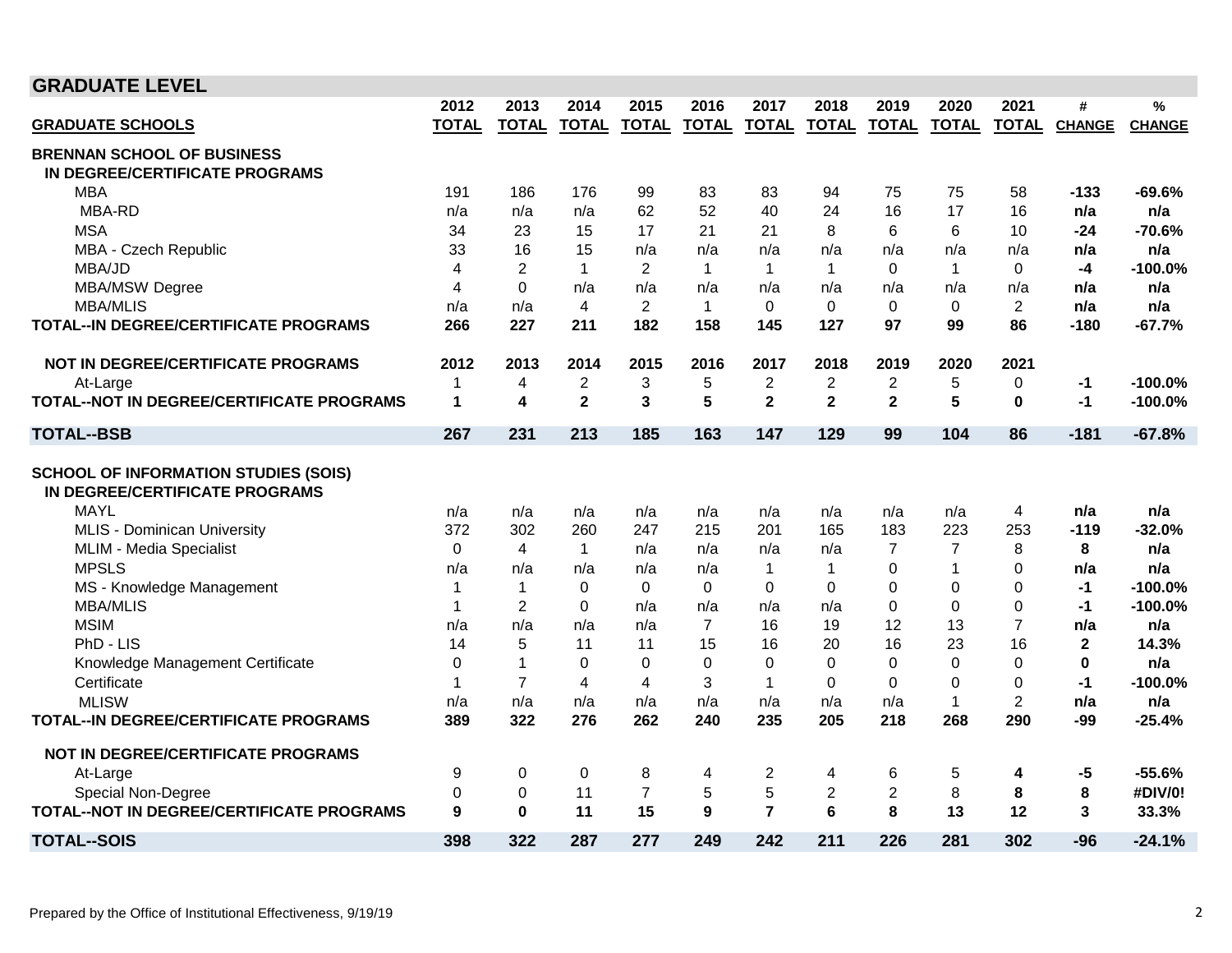|                                               | 2012           | 2013                    | 2014           | 2015           | 2016           | 2017           | 2018           | 2019           | 2020           | 2021         | #             | %             |
|-----------------------------------------------|----------------|-------------------------|----------------|----------------|----------------|----------------|----------------|----------------|----------------|--------------|---------------|---------------|
| <b>SCHOOL OF EDUCATION</b>                    | <b>TOTAL</b>   | <b>TOTAL</b>            | <b>TOTAL</b>   | <b>TOTAL</b>   | <b>TOTAL</b>   | <b>TOTAL</b>   | <b>TOTAL</b>   | <b>TOTAL</b>   | <b>TOTAL</b>   | <b>TOTAL</b> | <b>CHANGE</b> | <b>CHANGE</b> |
| IN DEGREE/CERTIFICATE PROGRAMS                |                |                         |                |                |                |                |                |                |                |              |               |               |
| MSED - ECE                                    | 30             | 32                      | 21             | 5              | 7              | 2              | 0              | 0              | 0              |              | $-30$         | $-100.0%$     |
| <b>MAEA</b>                                   | 37             | 32                      | 9              | 20             | 6              | 0              | 0              | 0              | 0              |              | $-37$         | $-100.0%$     |
| <b>MAED</b>                                   | 18             | 26                      | 24             | 19             | 5              | 4              | 19             | 14             | 23             | 33           | 15            | 83.3%         |
| <b>SPED</b>                                   | 44             | 32                      | 25             | 17             | 22             | 21             | 22             | 21             | 14             | 19           | $-25$         | $-56.8%$      |
| MSSPED-TFA                                    | n/a            | n/a                     | 70             | 115            | 77             | 21             | 17             | 36             | 40             | 32           | n/a           | n/a           |
| <b>MAT</b>                                    | 121            | 135                     | 122            | 46             | 30             | 10             | 4              | 0              | 0              | $\Omega$     | $-121$        | $-100.0%$     |
| MAED-Online (Skylight/BISK)                   | 131            | 95                      | 59             | 28             | $\overline{2}$ | 1              | $\mathbf 0$    | 0              | 0              |              | $-131$        | $-100.0%$     |
| <b>MAT TFA</b>                                | n/a            | n/a                     | n/a            | 85             | 128            | 58             | 23             | 35             | 55             | 69           | n/a           | n/a           |
| <b>MAT Elevators</b>                          | n/a            | n/a                     | n/a            | 57             | 6              | 1              | 1              | 0              | 0              |              | n/a           | n/a           |
| MSED-Elevators-ECE                            | n/a            | n/a                     | n/a            | 22             | 0              | 1              | $\mathbf 0$    | 0              | 0              |              | n/a           | n/a           |
| MAED (ESL-Bilingual)                          | n/a            | n/a                     | n/a            | n/a            | 4              | 4              | $\mathbf 0$    | 1              | 5              | 4            | n/a           | n/a           |
| TOTAL-IN DEGREE/CERTIFICATE PROGRAMS          | 381            | 352                     | 330            | 414            | 287            | 123            | 86             | 107            | 137            | 157          | $-224$        | $-58.8%$      |
| <b>SCHOOL OF EDUCATION</b>                    |                |                         |                |                |                |                |                |                |                |              |               |               |
| <b>NOT IN DEGREE/CERTIFICATE PROGRAMS</b>     |                |                         |                |                |                |                |                |                |                |              |               |               |
| At-Large                                      | 38             | 28                      | 13             | 18             | 8              | 11             | 6              | 8              | 4              | 8            | $-30$         | $-78.9%$      |
| <b>BISK At-Large/Non-Degree</b>               | $\mathbf 0$    | $\overline{2}$          | $\overline{2}$ | $\overline{2}$ | n/a            | n/a            | n/a            | n/a            | n/a            | n/a          | n/a           | n/a           |
| Alternative Certification (Teach for America) | 231            | 214                     | 197            | 8              | $\Omega$       | 3              | $\Omega$       | $\Omega$       | $\Omega$       |              | $-231$        | $-100.0%$     |
| <b>Administrative Certification</b>           | 24             | 6                       | $\mathbf 0$    | n/a            | n/a            | n/a            | n/a            | n/a            | n/a            | n/a          | n/a           | n/a           |
| Teaching Certification for Col. Grads         | $\overline{7}$ | 3                       | $\mathbf{0}$   | n/a            | n/a            | n/a            | n/a            | n/a            | n/a            | n/a          | n/a           | n/a           |
| <b>ESL Certification</b>                      | 9              | 12                      | 14             | n/a            | n/a            | n/a            | n/a            | n/a            | n/a            | n/a          | n/a           | n/a           |
| <b>Bilingual Education</b>                    | 3              | $\overline{2}$          | 4              | n/a            | n/a            | n/a            | n/a            | n/a            | n/a            | n/a          | n/a           | n/a           |
| Focus Program                                 | 6              | $\overline{\mathbf{4}}$ | $\overline{7}$ | 4              | $\overline{2}$ | n/a            | n/a            | n/a            | n/a            | n/a          | n/a           | n/a           |
| <b>Reading Endorsement</b>                    | 6              | $\overline{2}$          | $\overline{2}$ | n/a            | n/a            | n/a            | n/a            | n/a            | n/a            | n/a          | n/a           | n/a           |
| Non-Degree University Alliance                | 6              | 6                       | 3              | n/a            | n/a            | n/a            | n/a            | n/a            | n/a            | n/a          | n/a           | n/a           |
| <b>Reading Programs</b>                       | n/a            | n/a                     | n/a            | 12             | 8              | $\mathbf 1$    | $\mathbf 0$    | $\mathbf 0$    | $\mathbf 0$    | $\mathbf 0$  | n/a           | n/a           |
| <b>Tech Specialist Endorse/Cert</b>           | n/a            | n/a                     | n/a            | 30             | 41             | 26             | 21             | 9              | 11             | 11           | n/a           | n/a           |
| ESL-Bilingual Approval-Endorsement            | n/a            | n/a                     | n/a            | 178            | 162            | 101            | 126            | 112            | 122            | 73           | n/a           | n/a           |
| <b>LBS1</b> Endorsement                       | n/a            | n/a                     | n/a            | n/a            | 5              | $\mathbf{1}$   | $\overline{7}$ | 3              | 5              | 4            | n/a           | n/a           |
| TOTAL--NOT IN DEGREE/CERTIFICATE PROGRAMS     | 330            | 279                     | 242            | 252            | 226            | 143            | 160            | 132            | 142            | 96           | $-234$        | $-70.9%$      |
| <b>TOTAL--SOE</b>                             | 711            | 631                     | 572            | 666            | 513            | 266            | 246            | 239            | 279            | 253          | $-458$        | $-64.4%$      |
| <b>SCHOOL OF SOCIAL WORK</b>                  |                |                         |                |                |                |                |                |                |                |              |               |               |
| <b>MSW Degree</b>                             | 135            | 121                     | 141            | 185            | 181            | 165            | 134            | 137            | 167            | 192          | 57            | 42.2%         |
| MSW- Advanced Standing                        | 46             | 41                      | 43             | 51             | 61             | 39             | 41             | 40             | 47             | 48           | 2             | 4.3%          |
| MBA/MSW Degree                                | 3              | 6                       | 4              |                | 1              | $\Omega$       |                | 3              | 0              | 3            | 0             | $\mathbf{0}$  |
| <b>MBA/CR Degree</b>                          | n/a            | n/a                     | n/a            |                | $\Omega$       | $\Omega$       | $\Omega$       |                | 3              | 7            | n/a           | n/a           |
| MLIS/MSW                                      | n/a            | n/a                     | n/a            | n/a            | n/a            | n/a            | n/a            | n/a            | 0              |              | n/a           | n/a           |
| <b>Graduate Non-Degree</b>                    | 0              | 3                       | 6              | $\Omega$       | $\overline{2}$ | $\overline{2}$ | 1              | $\overline{2}$ | 13             | 9            | 9             | n/a           |
| At-Large                                      | 3              | $\overline{4}$          | $\overline{2}$ | 8              | $\mathbf{1}$   | $\Omega$       | $\mathbf{1}$   | 0              | $\overline{2}$ | $\Omega$     | $-3$          | $-100.0%$     |
| <b>TOTAL--SSW</b>                             | 187            | 175                     | 196            | 246            | 246            | 206            | 178            | 183            | 232            | 260          | 73            | 39.0%         |
|                                               |                |                         |                |                |                |                |                |                |                |              |               |               |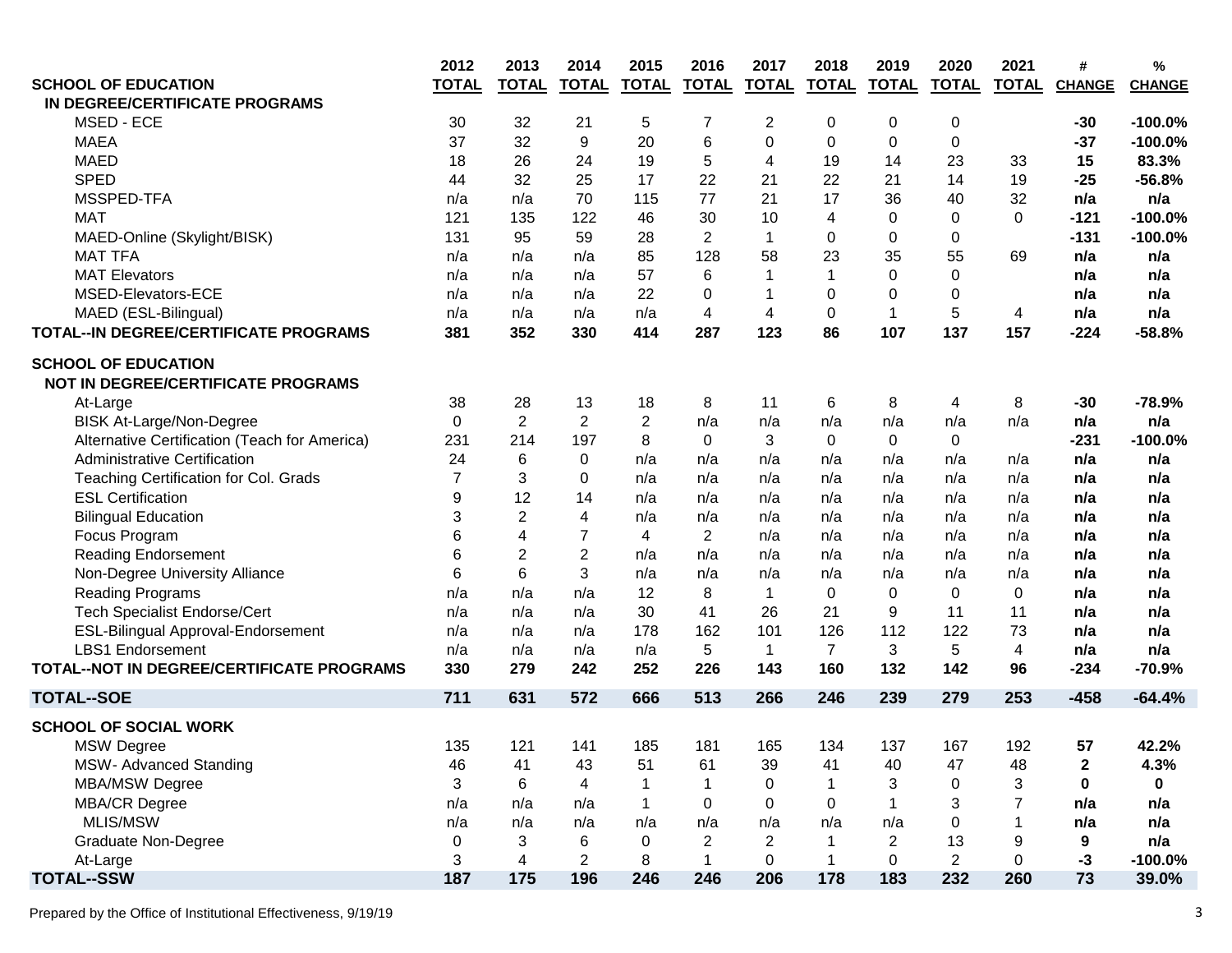|                                              | 2012           | 2013         | 2014  | 2015  | 2016         | 2017  | 2018         | 2019  | 2020  | 2021         | #             | %             |
|----------------------------------------------|----------------|--------------|-------|-------|--------------|-------|--------------|-------|-------|--------------|---------------|---------------|
| <b>BORRA COLLEGE HEALTH SCIENCES</b>         | <b>TOTAL</b>   | <b>TOTAL</b> | TOTAL | TOTAL | <b>TOTAL</b> | TOTAL | <b>TOTAL</b> | TOTAL | TOTAL | <b>TOTAL</b> | <b>CHANGE</b> | <b>CHANGE</b> |
| <b>MMS-Physicians Assistant</b>              | n/a            | n/a          | n/a   | n/a   | n/a          | 29    | 59           | 58    | 59    | 60           | n/a           | n/a           |
| <b>MS</b> - Nutrition                        | n/a            | n/a          | n/a   | n/a   | n/a          | 29    | 30           | 35    | 29    | 8            | n/a           | n/a           |
| At-Large                                     | n/a            | n/a          | n/a   | n/a   | n/a          | 0     |              | 0     | 0     | $\Omega$     | n/a           | n/a           |
| <b>TOTAL--BCHS</b>                           | n/a            | n/a          | n/a   | n/a   | n/a          | 58    | 90           | 93    | 88    | 68           | n/a           | n/a           |
|                                              |                |              |       |       |              |       |              |       |       |              |               |               |
| <b>ROSARY COLLEGE OF ARTS &amp; SCIENCES</b> |                |              |       |       |              |       |              |       |       |              |               |               |
| MS - Software Development                    | n/a            | n/a          | n/a   | n/a   | n/a          | n/a   | n/a          | 5     | 10    | 8            | n/a           | n/a           |
| <b>TOTAL--RCAS</b>                           | n/a            | n/a          | n/a   | n/a   | n/a          | n/a   | n/a          | 5     | 10    | 8            | n/a           | n/a           |
|                                              |                |              |       |       |              |       |              |       |       |              |               |               |
| <b>CASS CONTINUING STUDIES PROGRAM</b>       |                |              |       |       |              |       |              |       |       |              |               |               |
| <b>MFM</b>                                   | 10             | 4            | 3     | n/a   | n/a          | n/a   | n/a          | n/a   | n/a   | n/a          | n/a           | n/a           |
| <b>Masters in Conflict Resolution</b>        | 19             | 34           | 46    | 48    | 43           | 36    | 29           | 26    | 26    | 25           | 6             | 31.6%         |
| <b>Graduate Non-Degree</b>                   | $\overline{2}$ | 4            |       | 2     | 2            |       |              | 7     | 3     |              | -1            | $-0.5$        |
| <b>TOTAL--CASS CSP GR</b>                    | 31             | 42           | 50    | 50    | 45           | 37    | 30           | 33    | 29    | 26           | $-5$          | $-16.1%$      |
|                                              |                |              |       |       |              |       |              |       |       |              |               |               |
| TOTAL--GRAD STU. IN DEG. PRO.                | 1249           | 1,107        | 1,054 | 1,144 | 971          | 801   | 712          | 727   | 845   | 885          | $-364$        | $-29.1%$      |
|                                              |                |              |       |       |              |       |              |       |       |              |               |               |
| TOTAL--GRAD, STU, NOT IN DEG, PRO.           | 345            | 294          | 264   | 280   | 245          | 155   | 172          | 151   | 178   | 118          | $-227$        | $-65.8%$      |
|                                              |                |              |       |       |              |       |              |       |       |              |               |               |
| <b>TOTAL--GRADUATE SCHOOLS</b>               | 1594           | 1401         | 1,318 | 1,424 | 1,216        | 956   | 884          | 878   | 1,023 | 1,003        | $-591$        | $-37.1%$      |
|                                              |                |              |       |       |              |       |              |       |       |              |               |               |
| <b>TOTAL--DOMINICAN UNIVERSITY</b>           | 3,589          | 3,470        | 3,498 | 3,696 | 3,522        | 3,127 | 2,990        | 3,044 | 3,189 | 3,066        | $-523$        | $-14.6%$      |
|                                              |                |              |       |       |              |       |              |       |       |              |               |               |

Source: OIE Fall Census Files

\* These programs are currently in phase-down and are not accepting new students.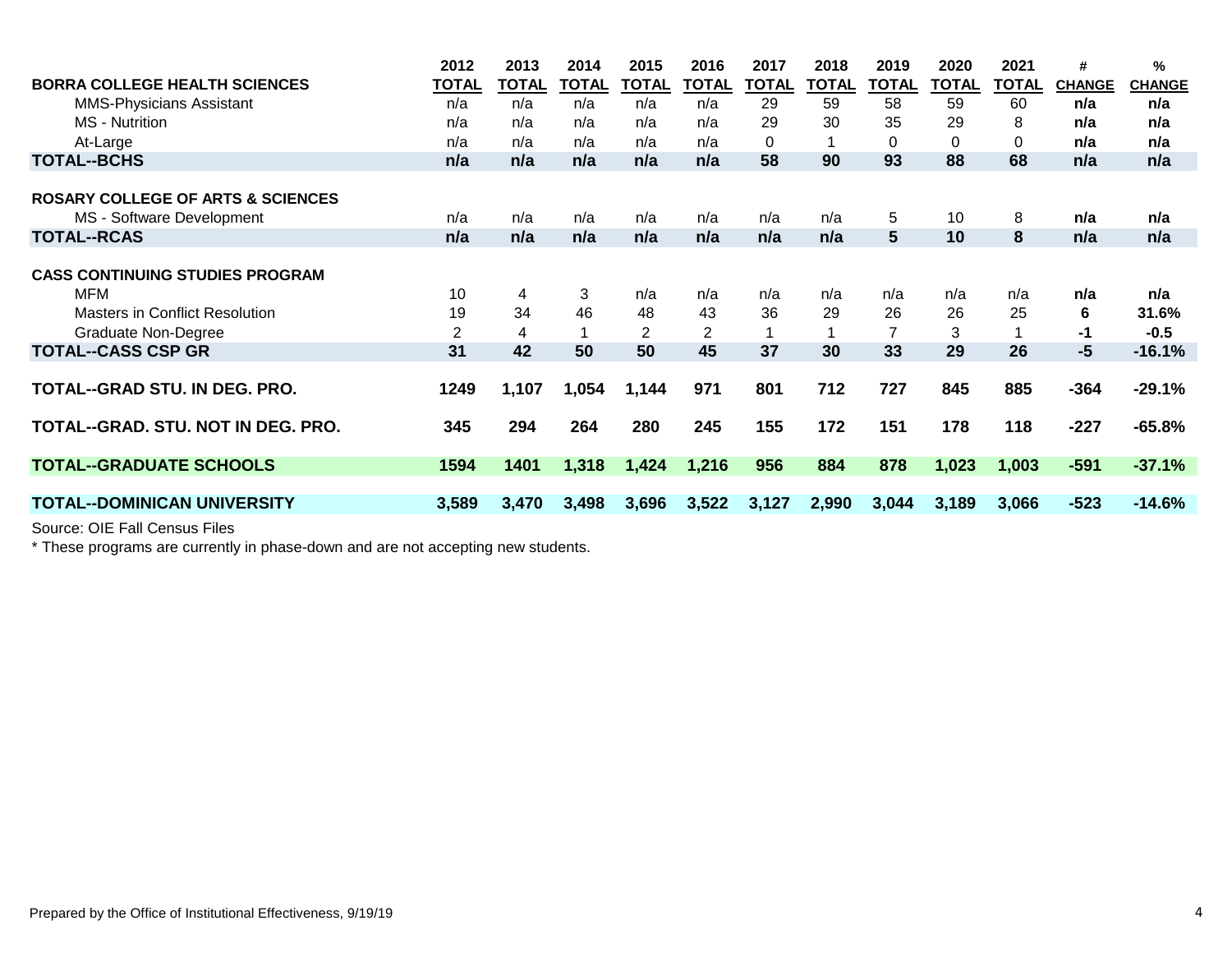## **DOMINICAN UNIVERSITY 10-YEAR CREDIT HOUR ENROLLMENT TREND, FALL 2012- FALL 2021**

|                                                                                                                                                                                                                                                                                                                                                                                      | 2012           | 2013         | 2014         | 2015         | 2016         | 2017         | 2018         | 2019           | 2020         | 2021         | #             | %             |
|--------------------------------------------------------------------------------------------------------------------------------------------------------------------------------------------------------------------------------------------------------------------------------------------------------------------------------------------------------------------------------------|----------------|--------------|--------------|--------------|--------------|--------------|--------------|----------------|--------------|--------------|---------------|---------------|
| <b>TRADITIONAL UNDERGRADUATE*</b>                                                                                                                                                                                                                                                                                                                                                    | <b>TOTAL</b>   | <b>TOTAL</b> | <b>TOTAL</b> | <b>TOTAL</b> | <b>TOTAL</b> | <b>TOTAL</b> | <b>TOTAL</b> | <b>TOTAL</b>   | <b>TOTAL</b> | <b>TOTAL</b> | <b>CHANGE</b> | <b>CHANGE</b> |
| TOTAL--DEGREE/CERTIFICATE PROGRAMS                                                                                                                                                                                                                                                                                                                                                   |                |              |              |              |              |              |              |                |              |              |               |               |
| First-Time Freshmen                                                                                                                                                                                                                                                                                                                                                                  | 6523           | 7892         | 7550         | 7621         | 7880         | 6937         | 7102         | 6711           | 7238         | 7180         | 657           | 10%           |
| <b>Other Freshmen</b>                                                                                                                                                                                                                                                                                                                                                                | 1192           | 1257         | 1461         | 1389         | 1376         | 984          | 946          | 979            | 885          | 1187.5       | -5            | 0%            |
| Sophomores                                                                                                                                                                                                                                                                                                                                                                           | 7225           | 7154         | 8191         | 7795         | 7437         | 8592         | 7748         | 7633           | 7782         | 6780         | -445          | $-6%$         |
| Juniors                                                                                                                                                                                                                                                                                                                                                                              | 6012           | 6317         | 6656         | 7728         | 7846         | 6924         | 8201         | 7846           | 7396         | 7371.5       | 1360          | 23%           |
| Seniors                                                                                                                                                                                                                                                                                                                                                                              | 5933           | 5953         | 6201         | 6668         | 7566         | 7423         | 6406         | 7994           | 7737         | 6892         | 959           | 16%           |
| Medical Studies (BMS)                                                                                                                                                                                                                                                                                                                                                                | 963            | 796          | 830          | 871          | 789          | 570          | 603          | 658            | 683          | 478          | $-485$        | $-50%$        |
| <b>Nutrition/Dietetics Certificate</b>                                                                                                                                                                                                                                                                                                                                               | 394            | 389          | 455          | 595          | 491          | 401          | 263          | 208            | 276          | 257          | $-137$        | $-35%$        |
| TOTAL--DEGREE/CERTIFICATE PROGRAMS                                                                                                                                                                                                                                                                                                                                                   | 28242          | 29758        | 31344        | 32667        | 33385        | 31831        | 31269        | 32029          | 31997        | 30146        | 1904          | 7%            |
|                                                                                                                                                                                                                                                                                                                                                                                      |                |              |              |              |              |              |              |                |              |              |               |               |
| NOT IN DEGREE/CERTIFICATE PROGRAMS                                                                                                                                                                                                                                                                                                                                                   |                |              |              |              |              |              |              |                |              |              |               |               |
| Special, Non-Degree                                                                                                                                                                                                                                                                                                                                                                  | 55             | 10           | 3            | 32           | 25           | 27           | 0            | $\overline{7}$ | 6            | 15           | -40           | -73%          |
| At-Large                                                                                                                                                                                                                                                                                                                                                                             | 21             | 21           | 47           | 64           | 27           | 39           | 42           | 20             | 22           | 39           | 18            | 86%           |
| Concordia Students                                                                                                                                                                                                                                                                                                                                                                   | 55             | 18           | 3            | 23           | 20           | 10           | 9            | 23             | 22           | 36           | $-19$         | $-35%$        |
| Pre-Med Post-Baccalaureate                                                                                                                                                                                                                                                                                                                                                           | 379            | 371          | 176          | 61           | 43           | 21           | $\Omega$     | $\Omega$       | $\Omega$     | $\Omega$     | $-379$        | $-100%$       |
| <b>ADA Verification</b>                                                                                                                                                                                                                                                                                                                                                              | 43             | 39           | 0            | $\Omega$     | $\Omega$     | $\Omega$     | $\Omega$     | 0              | $\Omega$     | $\Omega$     | -43           | $-100%$       |
| <b>Elmhurst Students</b>                                                                                                                                                                                                                                                                                                                                                             | $\overline{4}$ | $\Omega$     | 3            | $\Omega$     | $\Omega$     | $\Omega$     | $\Omega$     | $\Omega$       | $\Omega$     | 0            | -4            | $-100%$       |
| TOTAL--NOT IN DEGREE/CERT. PROGRAMS                                                                                                                                                                                                                                                                                                                                                  | 557            | 459          | 232          | 180          | 115          | 97           | 51           | 50             | 50           | 90           | -467          | $-84%$        |
| TOTAL--TRADITIONAL UNDERGRADUATE                                                                                                                                                                                                                                                                                                                                                     | 28799          | 30217        | 31576        | 32847        | 33500        | 31928        | 31320        | 32079          | 32047        | 30236        | 1437          | 5%            |
| <b>CASS CONTINUING STUDIES PROGRAM</b>                                                                                                                                                                                                                                                                                                                                               |                |              |              |              |              |              |              |                |              |              |               |               |
| <b>TOTAL--DEGREE/CERTIFICATE PROGRAMS</b>                                                                                                                                                                                                                                                                                                                                            |                |              |              |              |              |              |              |                |              |              |               |               |
| Freshmen                                                                                                                                                                                                                                                                                                                                                                             | 66             | 69           | 153          | 87           | 111          | 96           | 75           | 30             | 45           | 6            | -60           | -91%          |
| Sophomores                                                                                                                                                                                                                                                                                                                                                                           | 27             | 18           | 24           | 72           | 57           | 51           | 36           | 48             | 12           | 39           | 12            | 44%           |
| Juniors                                                                                                                                                                                                                                                                                                                                                                              | $\mathbf 0$    | 84           | 124          | 177          | 186          | 72           | 84           | 123            | 60           | 76           | 76            | n/a           |
| Seniors                                                                                                                                                                                                                                                                                                                                                                              | 24             | 51           | 115          | 117          | 112          | 150          | 94           | 111            | 84           | 54           | 30            | 125%          |
| <b>TOTAL--DEGREE/CERTIFICATE PROGRAMS</b>                                                                                                                                                                                                                                                                                                                                            | 117            | 222          | 416          | 453          | 466          | 369          | 289          | 312            | 201          | 175          | 58            | 50%           |
| <b>CASS CSP--NON-DEGREE</b>                                                                                                                                                                                                                                                                                                                                                          |                |              |              |              |              |              |              |                |              |              |               |               |
| Non-Degree                                                                                                                                                                                                                                                                                                                                                                           | $\Omega$       | 0            | 6            | 0            | 0            | 0            | 0            | 0              | 0            | 0            | n/a           | n/a           |
| Students-at-large                                                                                                                                                                                                                                                                                                                                                                    | n/a            | n/a          | n/a          | n/a          | n/a          | $\mathbf 0$  | $\mathbf 0$  | 0              | $\mathbf 0$  | 0            | n/a           | n/a           |
| <b>TOTAL--NON-DEGREE</b>                                                                                                                                                                                                                                                                                                                                                             | $\bf{0}$       | $\bf{0}$     | 6            | $\bf{0}$     | $\bf{0}$     | $\mathbf 0$  | $\bf{0}$     | 0              | $\bf{0}$     | $\bf{0}$     | n/a           | n/a           |
| <b>TOTAL--CASS CSP</b>                                                                                                                                                                                                                                                                                                                                                               | 117            | 222          | 422          | 453          | 466          | 369          | 289          | 312            | 201          | 175          | 58            | 50%           |
| <b>TOTAL--UNDERGRADUATE PROGRAMS</b>                                                                                                                                                                                                                                                                                                                                                 | 28,916         | 30,439       | 31,998       | 33,300       | 33,966       | 32,297       | 31,609       | 32,391         | 32,248       | 30,411       | 1,495         | 5%            |
| $\overline{1}$ $\overline{1}$ $\overline{1}$ $\overline{1}$ $\overline{1}$ $\overline{1}$ $\overline{1}$ $\overline{1}$ $\overline{1}$ $\overline{1}$ $\overline{1}$ $\overline{1}$ $\overline{1}$ $\overline{1}$ $\overline{1}$ $\overline{1}$ $\overline{1}$ $\overline{1}$ $\overline{1}$ $\overline{1}$ $\overline{1}$ $\overline{1}$ $\overline{1}$ $\overline{1}$ $\overline{$ |                |              |              |              |              |              |              |                |              |              |               |               |

\*Includes undergraduate students in RCAS, BCHS, BSB, SOE and SOIS programs.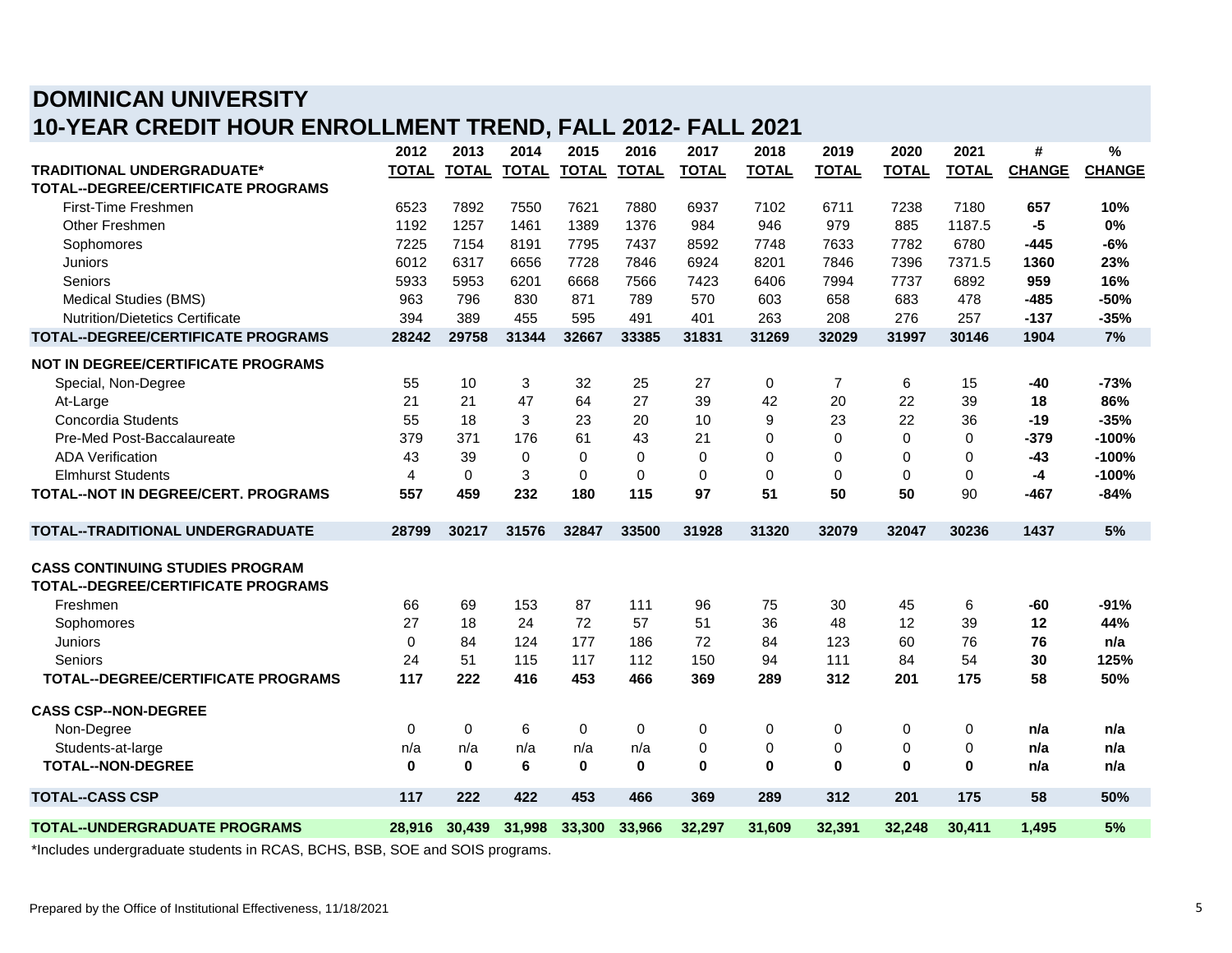| <b>GRADUATE SCHOOLS</b>                                                        | 2012<br><b>TOTAL</b> | 2013<br><b>TOTAL</b> | 2014<br>TOTAL | 2015<br><b>TOTAL</b> | 2016<br><b>TOTAL</b> | 2017<br><b>TOTAL</b> | 2018<br><b>TOTAL</b> | 2019<br><b>TOTAL</b> | 2020<br><b>TOTAL</b> | 2021<br><b>TOTAL</b> | #<br><b>CHANGE</b> | %<br><b>CHANGE</b> |
|--------------------------------------------------------------------------------|----------------------|----------------------|---------------|----------------------|----------------------|----------------------|----------------------|----------------------|----------------------|----------------------|--------------------|--------------------|
| <b>SCHOOL OF INFORMATION STUDIES</b>                                           |                      |                      |               |                      |                      |                      |                      |                      |                      |                      |                    |                    |
| IN DEGREE/CERTIFICATE PROGRAMS                                                 |                      |                      |               |                      |                      |                      |                      |                      |                      |                      |                    |                    |
| MAYL                                                                           | n/a                  | n/a                  | n/a           | n/a                  | n/a                  | n/a                  | n/a                  | n/a                  | 0                    | 18                   | n/a                | n/a                |
| <b>MLIS - Dominican University</b>                                             | 2357                 | 1933                 | 1683          | 1683                 | 1434                 | 1251                 | 1076                 | 1173                 | 1434                 | 1574                 | $-783$             | $-33%$             |
| MLIM - Media Specialist                                                        | 0                    | 18                   | 3             | n/a                  | n/a                  | n/a                  | n/a                  | 45                   | 48                   | 45                   | 45                 | n/a                |
| <b>MPSLS</b>                                                                   | $\mathbf 0$          | 18                   | 3             | $\mathbf{0}$         | $\Omega$             | 9                    | 9                    | 0                    | 6                    | 0                    | $\bf{0}$           | n/a                |
| MS - Knowledge Management                                                      | 3                    | 3                    | $\Omega$      | n/a                  | n/a                  | n/a                  | n/a                  | $\Omega$             | 0                    | 0                    | -3                 | $-100%$            |
| <b>MBA/MLIS</b>                                                                | 9                    | 21                   | $\Omega$      | n/a                  | n/a                  | n/a                  | n/a                  | $\mathbf{0}$         | $\Omega$             | $\Omega$             | -9                 | $-100%$            |
| PhD - LIS                                                                      | 84                   | 30                   | 66            | 69                   | 90                   | 69                   | 99                   | 42                   | 102                  | 54                   | $-30$              | $-36%$             |
| Knowledge Management Certificate                                               | $\mathbf 0$          | 6                    | $\Omega$      | $\Omega$             | $\Omega$             | $\Omega$             | $\mathbf 0$          | $\mathbf 0$          | $\mathbf 0$          | 0                    | $\bf{0}$           | n/a                |
| <b>MLISW</b>                                                                   | n/a                  | n/a                  | n/a           | n/a                  | n/a                  | n/a                  | n/a                  | n/a                  | 6                    | 9                    | n/a                | n/a                |
| <b>MSIM</b>                                                                    | n/a                  | n/a                  | n/a           | n/a                  | 45                   | 105                  | 120                  | 66                   | 72                   | 48                   | n/a                | n/a                |
| Certificate/CSS                                                                | 3                    | 30                   | 15            | 15                   | 12                   | 3                    | $\mathbf 0$          | 0                    | $\Omega$             | 0                    | -3                 | $-100%$            |
| <b>TOTAL--IN DEGREE/CERTIFICATE PROGRAMS</b>                                   | 2456                 | 2041                 | 1767          | 1767                 | 1581                 | 1437                 | 1304                 | 1326                 | 1668                 | 1748                 | $-708$             | $-29%$             |
| NOT IN DEGREE/CERTIFICATE PROGRAMS                                             |                      |                      |               |                      |                      |                      |                      |                      |                      |                      |                    |                    |
| At-Large                                                                       | 36                   | 0                    | $\mathbf 0$   | 38                   | 15                   | 6                    | 18                   | 27                   | 24                   | 6                    | -30                | -83%               |
| Special Non-Degree                                                             | $\Omega$             | 0                    | 35            | 26                   | 18                   | 24                   | 6                    | 9                    | 30                   | 27                   | 27                 | n/a                |
| TOTAL--NOT IN DEGREE/CERTIFICATE PROGRAMS                                      | 36                   | 0                    | 35            | 63                   | 33                   | 30                   | 24                   | 36                   | 54                   | 33                   | -3                 | $-8%$              |
| <b>TOTAL--SOIS</b>                                                             | 2492                 | 2041                 | 1802          | 1830                 | 1614                 | 1467                 | 1328                 | 1362                 | 1722                 | 1781                 | $-711$             | $-29%$             |
| <b>BRENNAN SCHOOL OF BUSINESS</b>                                              |                      |                      |               |                      |                      |                      |                      |                      |                      |                      |                    |                    |
| IN DEGREE/CERTIFICATE PROGRAMS                                                 |                      |                      |               |                      |                      |                      |                      |                      |                      |                      |                    |                    |
| <b>MBA</b>                                                                     | 1520                 | 1552                 | 1557          | 567                  | 546                  | 535                  | 699                  | 552                  | 460                  | 351                  | -1169              | -77%               |
| MBA-RD                                                                         | n/a                  | n/a                  | n/a           | 903                  | 792                  | 494                  | 295                  | 198                  | 137                  | 176                  | n/a                | n/a                |
| <b>MSA</b>                                                                     | 192                  | 150                  | 102           | 96                   | 141                  | 119                  | 65                   | 48                   | 33                   | 87                   | $-105$             | $-55%$             |
| MBA - Czech Republic                                                           | 390                  | 186                  | 171           | n/a                  | n/a                  | n/a                  | n/a                  | n/a                  | n/a                  | n/a                  | n/a                | n/a                |
| MBA/JD                                                                         | 24                   | 9                    | 3             | 9                    | 6                    | 6                    | 3                    | 0                    | 9                    | 0                    | -24                | $-100%$            |
| MBA/MSW Degree                                                                 | 45                   | $\Omega$             | 21            | n/a                  | n/a                  | n/a                  | n/a                  | $\Omega$             | $\Omega$             | 0                    | -45                | $-100%$            |
| <b>MBA/MLIS</b>                                                                | n/a                  | n/a                  | n/a           | 15                   | 6                    | $\Omega$             | $\Omega$             | $\Omega$             | $\Omega$             | 9                    | n/a                | n/a                |
| <b>TOTAL--IN DEGREE/CERTIFICATE PROGRAMS</b>                                   | 2171                 | 1897                 | 1854          | 1590                 | 1491                 | 1153                 | 1062                 | 798                  | 639                  | 623                  | $-1548$            | $-71%$             |
| <b>BRENNAN SCHOOL OF BUSINESS</b><br><b>NOT IN DEGREE/CERTIFICATE PROGRAMS</b> |                      |                      |               |                      |                      |                      |                      |                      |                      |                      |                    |                    |
| At-Large                                                                       | 6                    | 18                   | 9             | 9                    | 24                   | 6                    | 5                    | 11                   | 6                    | 0                    | -6                 | $-100%$            |
| TOTAL--NOT IN DEGREE/CERTIFICATE PROGRAMS                                      | 6                    | 18                   | 9             | 9                    | 24                   | 6                    | 5                    | 11                   | 6                    | $\bf{0}$             | -6                 | $-100%$            |
| <b>TOTAL--BSB</b>                                                              | 2177                 | 1915                 | 1863          | 1599                 | 1515                 | 1159                 | 1067                 | 809                  | 645                  | 623                  | $-1554$            | -71%               |
|                                                                                |                      |                      |               |                      |                      |                      |                      |                      |                      |                      |                    |                    |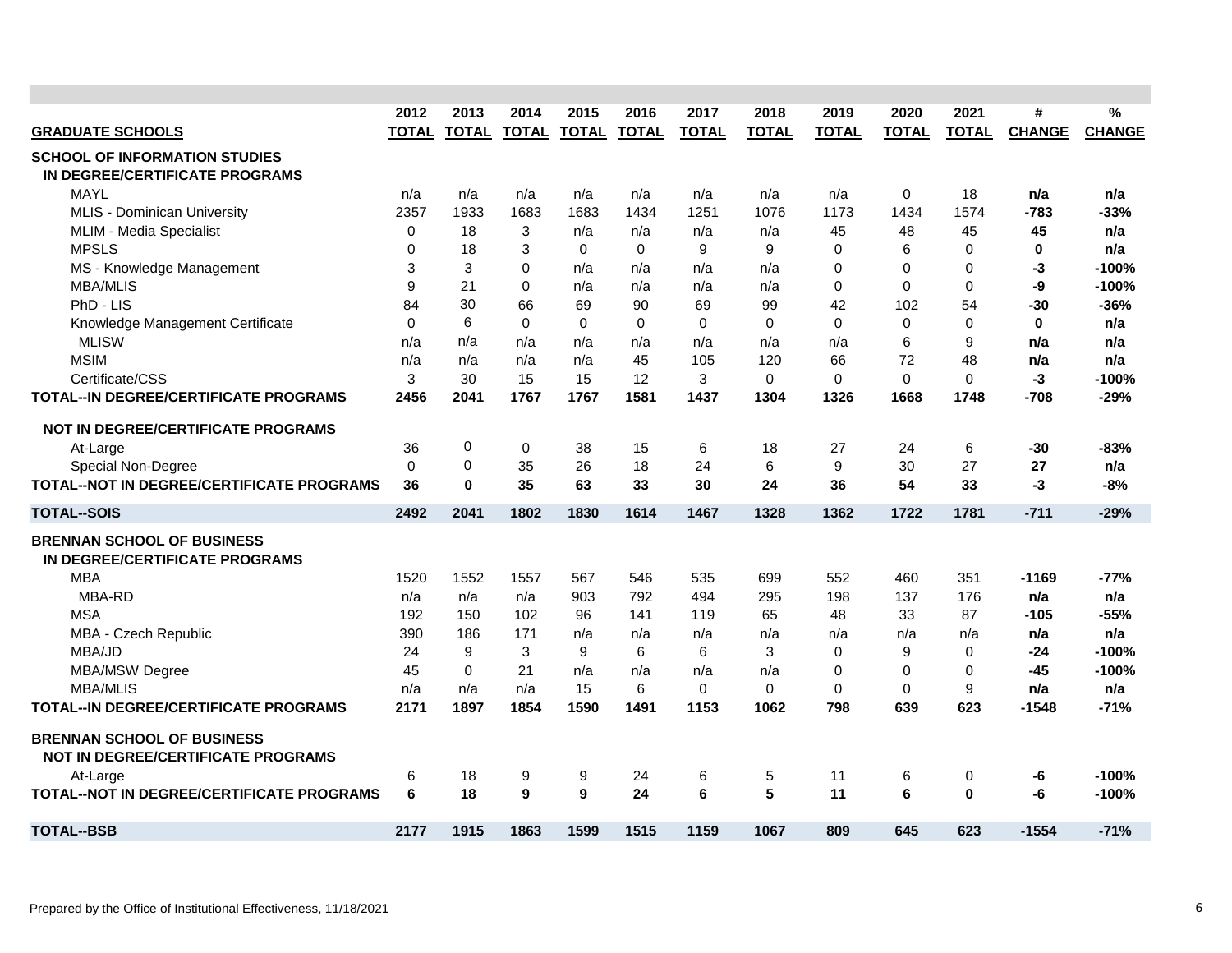| <b>SCHOOL OF EDUCATION</b>                                              | 2012         | 2013         | 2014         | 2015         | 2016         | 2017         | 2018           | 2019         | 2020         | 2021         | #             | %             |
|-------------------------------------------------------------------------|--------------|--------------|--------------|--------------|--------------|--------------|----------------|--------------|--------------|--------------|---------------|---------------|
| IN DEGREE/CERTIFICATE PROGRAMS                                          | <b>TOTAL</b> | <b>TOTAL</b> | <b>TOTAL</b> | <b>TOTAL</b> | <b>TOTAL</b> | <b>TOTAL</b> | <b>TOTAL</b>   | <b>TOTAL</b> | <b>TOTAL</b> | <b>TOTAL</b> | <b>CHANGE</b> | <b>CHANGE</b> |
| <b>MSED</b>                                                             | 147          | 151          | 101          | n/a          | n/a          | n/a          | n/a            | n/a          | n/a          | n/a          | n/a           | n/a           |
| <b>MAEA</b>                                                             | 217          | 211          | 54           | 137          | 21           | n/a          | n/a            | n/a          | n/a          | n/a          | n/a           | n/a           |
| <b>MAED</b>                                                             | 75           | 110          | 110          | 99           | 18           | 15           | 93             | 66           | 93           | 144          | 69            | 92%           |
| <b>SPED</b>                                                             | 211          | 161          | 147          | n/a          | n/a          | n/a          | n/a            | 125          | $\Omega$     | $\Omega$     | $-211$        | $-100%$       |
| MSPED-TFA                                                               | n/a          | 0            | 503          | 826          | 545          | 158          | 113            | 264          | 284          | 239          | n/a           | n/a           |
| <b>MAT</b>                                                              | 615          | 667          | 592          | 275          | 154          | 61           | 17             | $\mathbf 0$  | $\Omega$     | $\mathbf{0}$ | $-615$        | $-100%$       |
| MS On-Line (BISK)                                                       | 405          | 291          | 183          | n/a          | n/a          | n/a          | n/a            | n/a          | n/a          | n/a          | n/a           | n/a           |
| <b>MAT TFA</b>                                                          | n/a          | n/a          | n/a          | 608          | 899          | 392          | 151            | 241          | 384          | 471          | n/a           | n/a           |
| <b>MAT Elevators</b>                                                    | n/a          | n/a          | n/a          | 285          | 24           | 6            | $\overline{4}$ | 0            | $\Omega$     | 0            | n/a           | n/a           |
| MSED-ECE                                                                | n/a          | n/a          | n/a          | 25           | 35           | 10           | 0              | 0            | 0            | 0            | n/a           | n/a           |
| MSED-Elevators-ECE                                                      | n/a          | n/a          | n/a          | 129          | 0            | $\mathbf 0$  | $\Omega$       | 0            | 0            | $\Omega$     | n/a           | n/a           |
| <b>MSSPED</b>                                                           | n/a          | n/a          | n/a          | 101          | 137          | 122          | 153            | 0            | 80           | 120          | n/a           | n/a           |
| MAED (BISK)                                                             | n/a          | n/a          | n/a          | 84           | 12           | n/a          | n/a            | n/a          | n/a          | n/a          | n/a           | n/a           |
| MAED (ESL-Bilingual)                                                    | n/a          | n/a          | n/a          | n/a          | 27           | 18           | 0              | 6            | 23           | 21           | n/a           | n/a           |
| <b>TOTAL--IN DEGREE/CERTIFICATE PROGRAMS</b>                            | 1670         | 1591         | 1690         | 2568         | 1872         | 782          | 531            | 702          | 864          | 995          | $-675$        | $-40%$        |
| <b>SCHOOL OF EDUCATION</b><br><b>NOT IN DEGREE/CERTIFICATE PROGRAMS</b> |              |              |              |              |              |              |                |              |              |              |               |               |
| At-Large                                                                | 147          | 123          | 63           | 64           | 43           | 51           | 26             | 36           | 14           | 39           | $-108$        | -73%          |
| <b>BISK At-Large/Non-Degree</b>                                         | $\Omega$     | 6            | 6            | 6            | 0            | n/a          | n/a            | n/a          | n/a          | n/a          | n/a           | n/a           |
| Alternative Certification (Teach for America)                           | 2543         | 2388         | 1721         | 34           | 0            | 15           | $\Omega$       | n/a          | n/a          | n/a          | n/a           | n/a           |
| Administrative Certification                                            | 141          | 31           | 0            | n/a          | n/a          | n/a          | n/a            | n/a          | n/a          | n/a          | n/a           | n/a           |
| Teaching Certification for Col. Grads                                   | 28           | 11           | 0            | n/a          | n/a          | n/a          | n/a            | n/a          | n/a          | n/a          | n/a           | n/a           |
| <b>ESL Certification</b>                                                | 30           | 45           | 42           | n/a          | n/a          | n/a          | n/a            | n/a          | n/a          | n/a          | n/a           | n/a           |
| <b>Bilingual Education</b>                                              | 17           | 9            | 15           | n/a          | n/a          | n/a          | n/a            | n/a          | n/a          | n/a          | n/a           | n/a           |
| Focus Program                                                           | 23           | 15           | 22           | 13           | 5            | n/a          | n/a            | n/a          | n/a          | n/a          | n/a           | n/a           |
| <b>Reading Endorsement</b>                                              | 24           | 9            | 9            | 51           | 45           | 3            | $\mathbf 0$    | 0            | 0            | 0            | $-24$         | $-100%$       |
| Non-Degree University Alliance                                          | 18           | 18           | 9            | n/a          | n/a          | n/a          | n/a            | n/a          | n/a          | n/a          | n/a           | n/a           |
| ESL-Bilingual Approval-Endorsement                                      | n/a          | n/a          | n/a          | 685          | 774          | 510          | 504            | 504          | 564          | 387          | n/a           | n/a           |
| <b>Tech Specialist Endorse/Cert</b>                                     | n/a          | n/a          | n/a          | 123          | 192          | 138          | 108            | 45           | 45           | 42           | n/a           | n/a           |
| <b>LBS1</b> Endorsement                                                 | n/a          | n/a          | n/a          | n/a          | 21           | 3            | 21             | 12           | 15           | 15           | n/a           | n/a           |
| TOTAL--NOT IN DEGREE/CERTIFICATE PROGRAMS                               | 2,971        | 2,655        | 1,887        | 976          | 1,080        | 720          | 659            | 597          | 638          | 483          | $-2488$       | $-84%$        |
| <b>TOTAL--SOE</b>                                                       | 4.641        | 4,246        | 3,577        | 3,544        | 2.952        | 1.502        | 1.190          | 1,299        | 1,502        | 1,478        | $-3.163$      | $-68%$        |